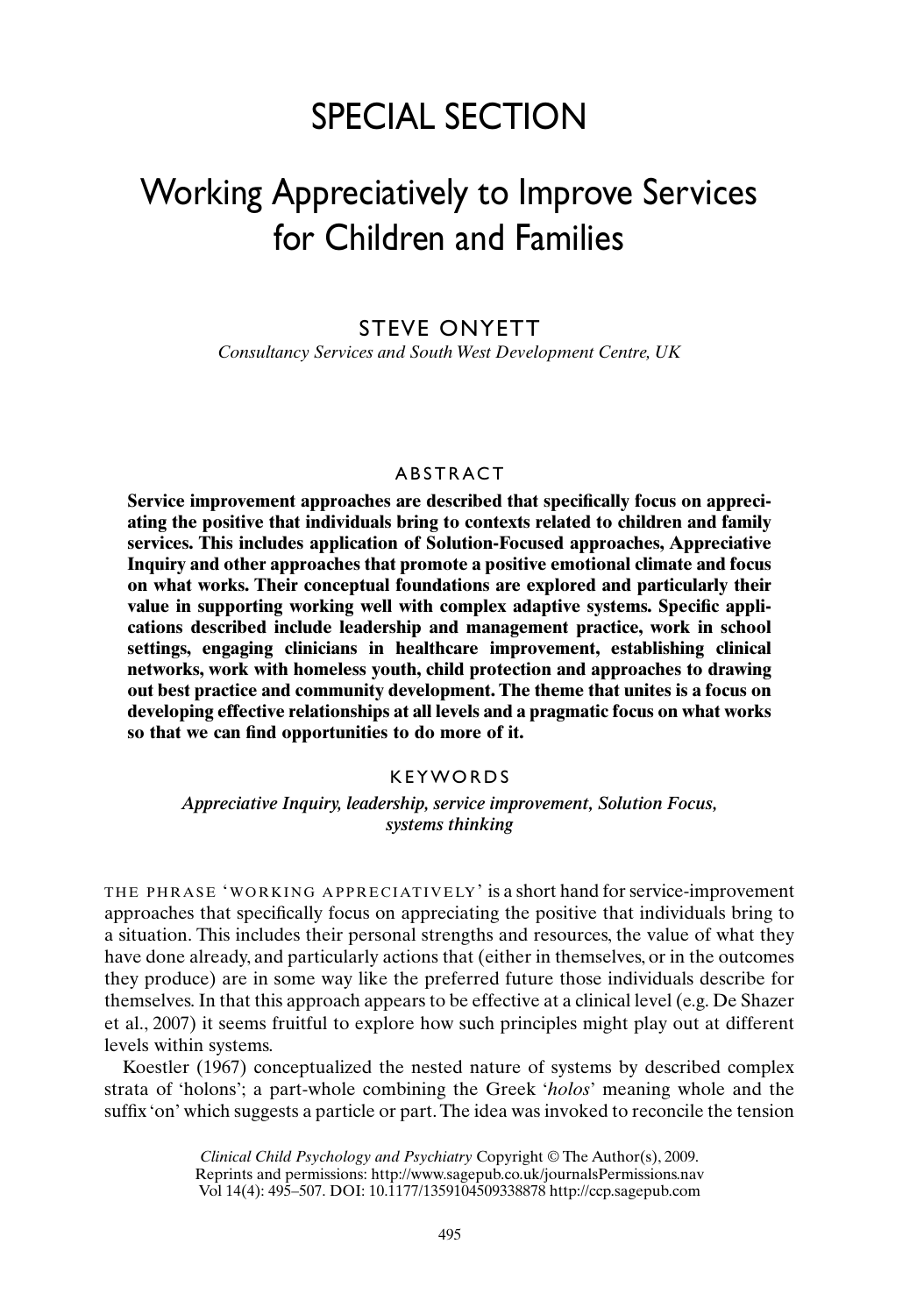between parts of a system being both parts and wholes. Edward (2005) described the ways in which holons sit one within another like the different layers of an onion. In a service context these layers might represent the relationship between a practitioner and a family, the practitioner's team, the management support to ensure effective teamworking, and the organization culture within which teams can flourish. These strata also connect horizontally with other holarchies that form part of family life such as those concerned with education, work, leisure, the wider local community and society in general. Consideration of such nested and interconnected complex systems is key to working effectively to improve services for children and families.

Edward (2005) describes how

work teams include, but are more than (transcend), the sum of interactions between pairs of individuals (dyads); organisational departments include, but are more than, the sum of interactions between teams and dyads; organisations include, but are more than, the sum of interactions between departments, teams and dyads. (p. 271)

It is, crucially, these interactions and how we make them more effective that lie at the core of the approaches described here.

The discussion will describe improvement approaches that include an appreciative or strength-based aspect, including 'appreciative inquiry' and the more recently emerging approach founded in clinical work using a 'solutions focus'. There are other 'strengthsbased' approaches such as positive organizational scholarship (see www.bus.umich.edu), and strengths-based approached to organizational change (e.g. Buckingham, 2007), however, their implementation in health and social care is comparatively scant.

My own journey towards this way of working started with clinical work with adults in rehab settings where it had been shown that strengths-based approaches to case management built the therapeutic alliance needed to help them navigate and stay connected to complex systems of care and support (Onyett, 1998). It seemed then that sheer doggedness in focusing on what was going well, even if it seemed that only a few small steps on a long journey had been taken, provided the best platform for future improvement and served to build respectful and relaxed relationships between practitioners and users of services. Moving out into the other holons that included and transcended clinical practice, the importance of teamworking (Onyett, 2003) and leadership to support

STEVE ONYETT is Senior Development Consultant for the South West Development Centre where he leads on leadership, teamworking and R&D, when not freelancing as a solutionfocused coach, facilitator, team developer and researcher (see www.steveonyett.co.uk ). He is also a Leadership Development Associate with the Kings Fund and Visiting Professor at the University of the West of England. He has held a wide range of clinical, research and management roles in both provider and commissioning organizations and has published widely, including *Teamworking in Mental Health* (2003; Palgrave Macmillan,) and *Case Management in Mental Health* (1998, Stanley Thornes). He founded and co-ordinates a national network on leadership and teamwork development and a social network for people interested in these issues (see www.leadershipnet-icn.org.uk). Steve lead the national 'Developing Effective Leadership for Social Inclusion' initiative within the National Social Inclusion Programme. Other recent projects include an influential national survey of crisis resolution teams, and the 'Working Psychologically in Teams' document for the British Psychological Society/NIMHE.

CONTACT: Steve Onyett, 93 Sefton Park Road, Bristol BS7 9AW, UK. [E-mail: steve.onyett@gmail.com]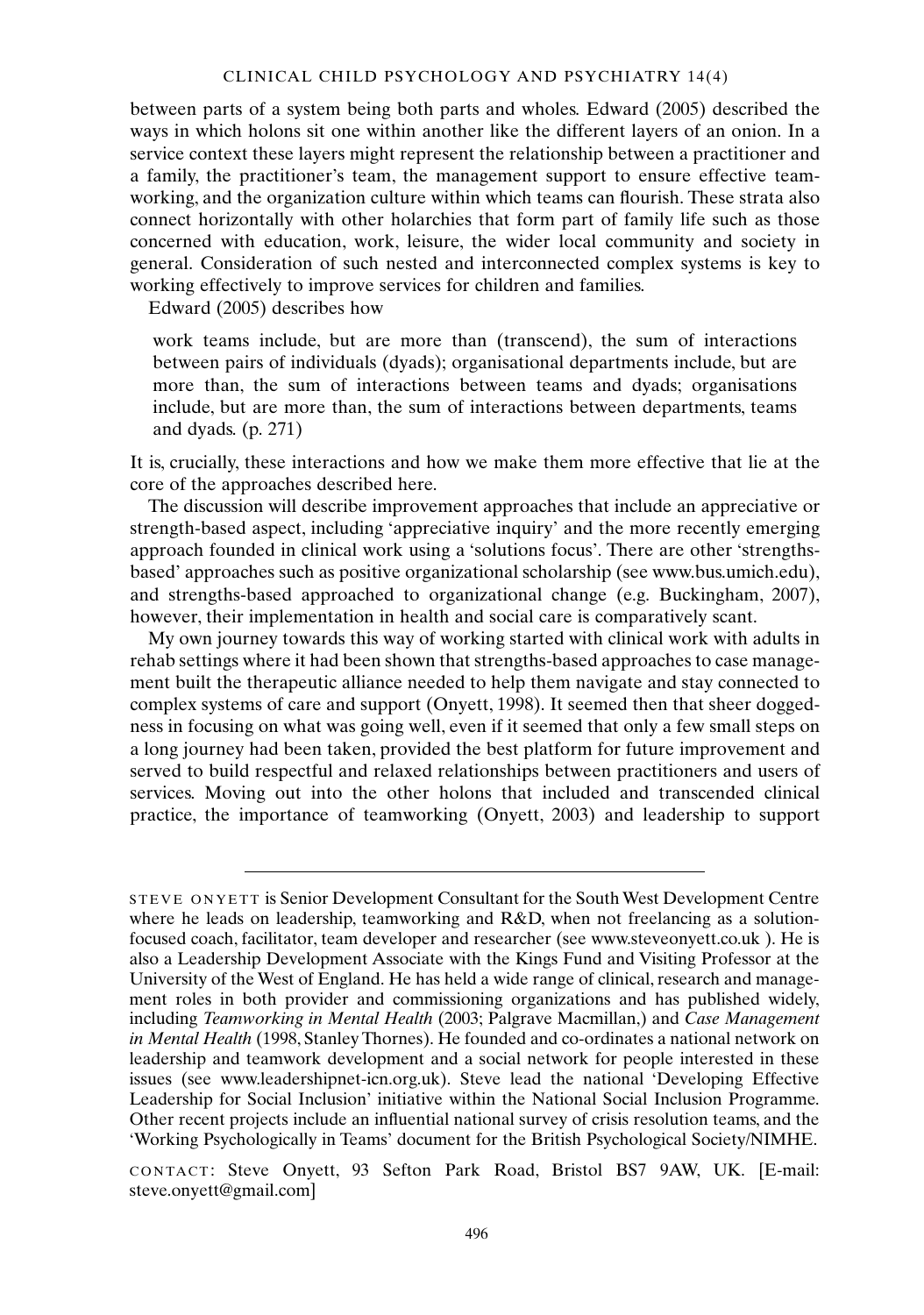effective interteam working and supportive organizational cultures (Onyett, 2006) emerged as critical. Similarly, as our awareness of the importance of social inclusion and citizenship became sharper it became clear that the expectations of staff was one of the most significant barriers to progress (Social Exclusion Unit, 2004). Here again, a focus on the resourcefulness of the individual and their relationships had enormous potential.

As with most organizational development interventions readers should not expect to encounter the same level of evidence of effectiveness that would characterize clinical trials of therapeutic approaches. What evidence there is lies more often in the 'grey' zones of newsletters and websites, and evaluations are usually presented by the people who conducted the interventions. There is rarely anything other than an experimental condition.

# **Solution focus**

The solution-focused (SF) approach to service improvement has its roots in the effective SF therapeutic approaches developed by Steve de Shazer, Insoo Kim Berg and their colleagues at the Brief Family Therapy Centre in Milwaukee (De Shazer et al., 2007). Since the publication of a popular book on the topic (Jackson & McKergow, 2002) the approach has spread rapidly through the consulting world. The first world conference on 'Solution-Focused Practise in Organizations' in 2002 led to intense international dialogue and continued shared development (see www.solworld.org). I attended this event in Bristol and it had the most profound effect on my practice. I have since used aspects of the approaches described later in individual and team coaching, facilitated away-days, programmes of team development (e.g. Onyett, Rees, Borrill, Shapiro, & Boldison, 2009), leadership development to promote social inclusion, and strategy development events (e.g. with respect to emotional wellbeing strategies for children and families developed at PCT level).

SF is an approach to change that focuses on solutions (not problems) and what is going well. It provides a cultural challenge to traditional therapeutic approaches in that it does not privilege understanding of the current context or 'insight' as the optimal platform for change. This chimed with my own experience as a psychologist where in being brought into a situation with a brief to effect improvement we would immediately invoke our knowledge and skills (e.g. in functional analysis, systemic understanding, learning theory, participant observation) to provide a rich picture of what was going on. Unfortunately very often it seemed that by the time this picture had been achieved, the situation had already moved on, or staff were too demoralized and exhausted to do anything about it.

Instead, as with appreciative inquiry (AI) described later, SF attends to a vivid description of a perfect future as an engaging vision that participants are pulled towards. The classic method is the 'miracle' question that invites participants to imagine that overnight, unbeknownst to them, the miracle that is the total resolution of their difficulties and the achievement of their highest ideals has been realized. Participants are invited to explore that perfect future in detail. The single most powerful question in SF is 'What else?'. In really developing the preferred future I have found that people articulate meaningful outcomes that then lend themselves to measurement, whether it is at the level of personal coaching, team effectiveness or the outcomes of a strategy.

Other key features of the process include the use of scaling. For example, participants might be asked to consider 'if 10 is [the perfect future described earlier] and 1 is the opposite [as bad as it could be], where are you now?' However, at this point the SF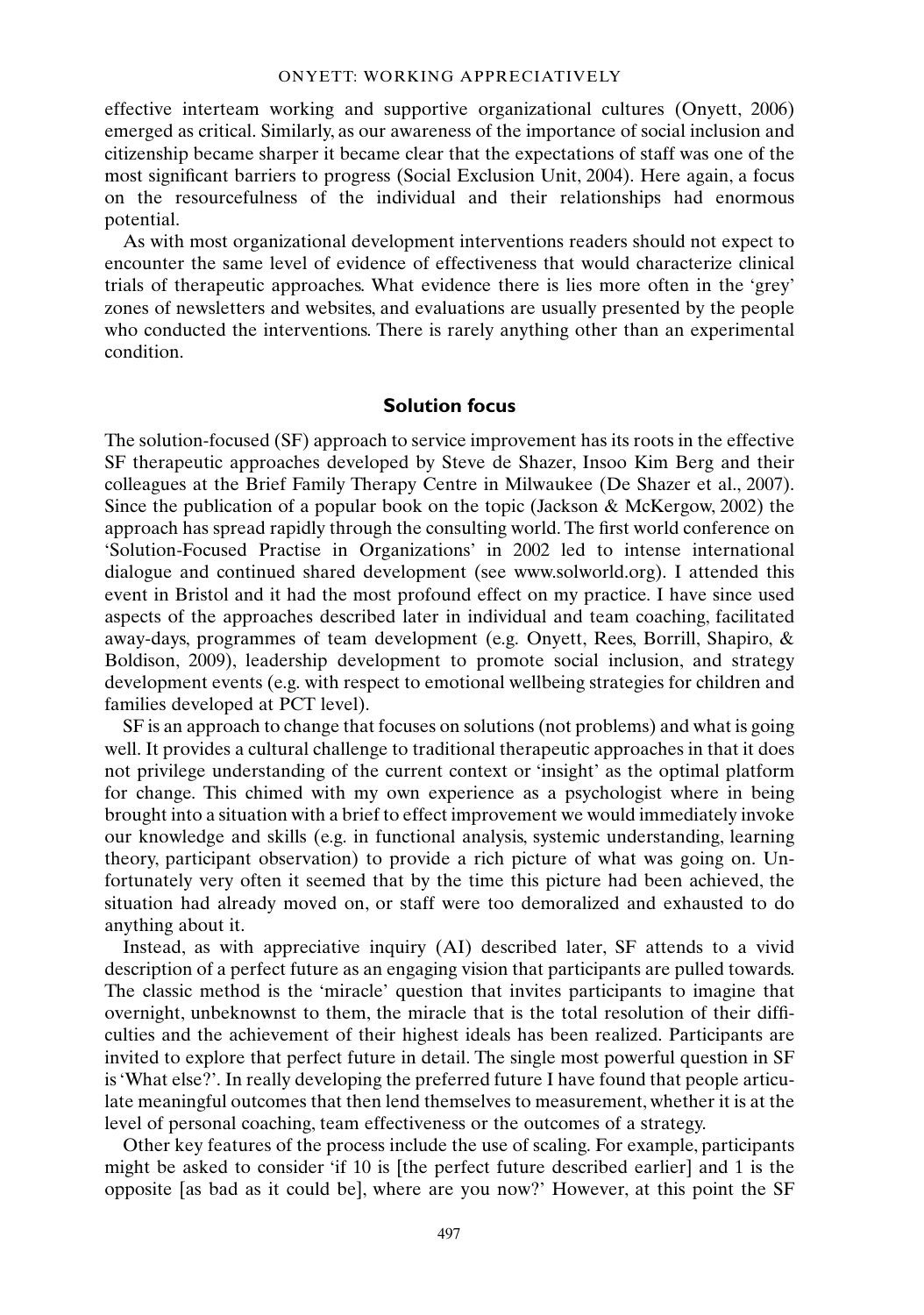approach would not then explore the problems and obstacles impeding further progress but rather how participants had got to wherever they were. In other words the focus would be on the strengths, resources, assets and achievement that had got them to that point. This might include the revelation of 'Counters': The resources, skills, experience and know-how that is already around and that looks even just a little bit like the perfect future described. SF pays a lot of attention to noticing and personally affirming what is useful in order to encourage more of what works. Rather than engaging in intensive analysis a SF approach explicitly values staying on the surface. Participants coconstruct what is 'better' rather than what is right or wrong, good or bad. Small actions are advocated in a spirit of experimentation and exploration in order to reveal more counters that can similarly be affirmed and built upon, thereby creating a virtuous cycle of forward movement.

I have found affirming the importance of small steps helps participants in improvement to stay within their sphere of influence when planning, rather than engage in protracted conversations about concerns beyond their control. Such conversations, although relevant, have the effect of inculcating a sense of helplessness or hopelessness. Instead, the emphasis is on recognizing and stepping into the authority we have and using this to extend our influence where necessary. This does not mean that participants are prohibited from ventilating their anger and frustration, usually with the 'higher-ups' in the system. However, when this is done the attention is brought back to their own power to be creative and resourceful. In this context the use of creative thinking techniques (such as De Bono's Six Thinking Hats)<sup>1</sup> can be invaluable.

McKergow and Korman (2009) positions SF somewhat in opposition to traditional psychological theorizing by seeing people as neither primarily influenced by internal drives, nor subject to systems or social forces. They described how Steve de Shazer came to invent SF therapy through trying to understand the rules that underpinned the clinical work of Milton Erikson. He came to realize that a significant proportion of the work appeared to defy theorizing. SF can thus be said to have its roots in a very practical quest for what works based on observation. As they state, 'in the best sense of the words, we make it up as we go along' and they liken it to the practice of ethnomethodology pioneer Garfinkel's (1967) notion of 'ad hocing': 'The methods people use to sustain conversations and a shared sense of social meaning, order, and reality'. This relativist position is therefore also, of course, inclined to eschew labelling or diagnosis in favour of simply working with what is experienced (in line with more recent phenomenological approaches in psychology; e.g. as reviewed in British Psychological Society, 2001).

Rather than focusing on the internal states of participants SF focuses on social interaction. As McKergow and Korman (2009) state,

The tiniest details of life, deliberate or accidental, produce a rich and surprising unfolding future. It is in this unfolding that we act (with focus on the 'here and now' as one way to prevent our attention from wandering into theory-land where we attempt to construct some kind of explanation for what is going on rather than listening carefully to the client's descriptions), as clients in ordinary daily activity and as therapists in conversation with our clients, co-constructing possible preferred futures.

As part of the art of 'staying on the surface' SF practitioners don't assume that what is left unsaid is more interesting than what is said. This is an area in which as the authors put it,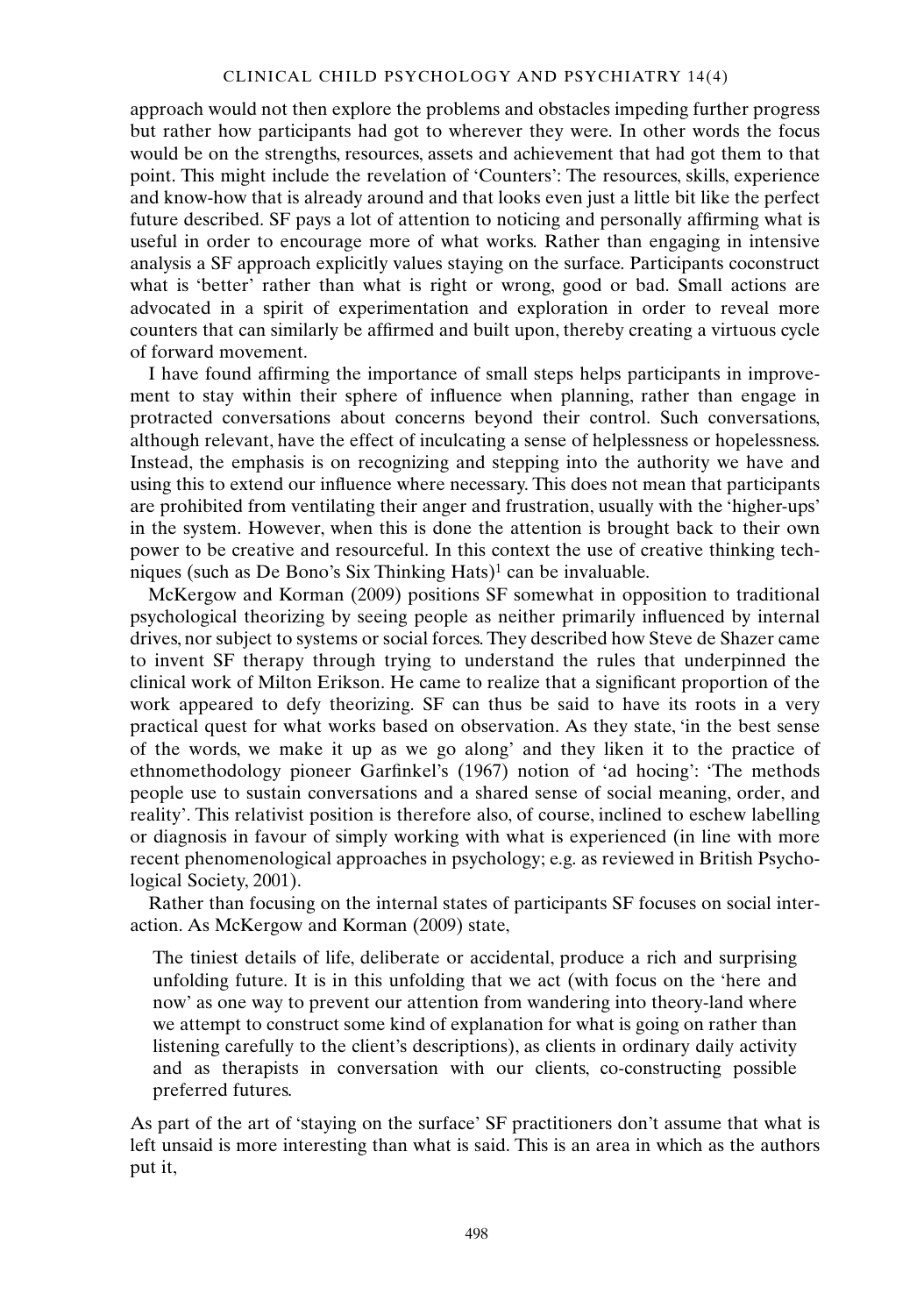many other professionals [view] us as naïve and superficial because when SF techniques are extracted from the whole framework of SF theory and practice and put within the framework of traditional psychological thinking the ideas and techniques become absurd, naïve and even plain stupid. None of the questions we ask depend on the assumption that the client is hindered or troubled by some internal mechanism which we or they need to change. Nor are they at the mercy of some external system.

My own experience of using this approach is that it builds a respectful and hopeful work atmosphere that is beneficial to participants at all levels.

SF does not focus on what's wrong and why. Whereas SF tends to avoid a focus on weaknesses, the strengths-based work of Buckingham (2007), invites exploration of how to address weaknesses, but framed as avoiding what weakens you thus retaining an essential focus on resourcefulness. In SF the side effects of 'problem talk' include blame leading to increased likelihood of conflict, squandered energy for making changes, and demotivation. As Matera and Benardon (2007) state, 'when working on the problem level we are asked to define the problem, thus creating a frame which becomes filled with all its various aspects. This strengthens our mental image of the problem and activates all the resources needed to describe and analyse it, thus ensuring we remain inside it'. This is very similar to one of the founding observations of AI described later; that human systems move towards that which they study. In other words, what we choose to talk about becomes bigger, *because* we are talking about it.

SF is explicitly social constructivist in being concerned with systemic understanding of talk and social interaction, and the ways in which 'norms, narratives and power are locally constructed and (therefore) locally changeable' (McKergow & Korman, 2009). It assumes that change is happening all the time so that the task is to identify and amplify the useful change. It also assumes that no 'problem' happens all the time and therefore it is useful to identify what is going on when it does not happen.

It is notable also that SF, again in common with AI, places a premium on hope: Hope is defined as more than optimism in that it encompasses the ability to open ourselves to the opportunity for achieving solutions. This chimes with the Department of Health's (2006) advocacy of the 'recovery approach' within all mental health services, including those for children and families.

## **SF applications**

Given its comparative youth as a systems intervention outside a therapeutic context it is perhaps unsurprising that there are few SF accounts of interventions in child and family services, although more work has been done in school settings. For example, Ajmal (2006) describes an SF process for mediation between girls, some of whom had been excluded, after intergroup fights. The use of SF by educational psychologists (Stobie, Boyle, & Woolfson, 2005) and more broadly in school contexts (Ajmal & Rees**,** 2001; Metcalf, 2003; Rhodes & Ajmal, 1995;) is well described. Indeed whole schools have been founded on SF principles (e.g. the Gonzalo Garza Independence High School).

Often the descriptions of interventions with children and families have gone on to cite wider benefits for staff and other relevant parts of the system. For example, Carter (2006–2007) gives an impassioned call to address negativism and cynicism in children and family services by 'Kicking Eeyore into touch', suggesting that the whole system should shift attention away from a problem-focus towards acknowledging and celebrating the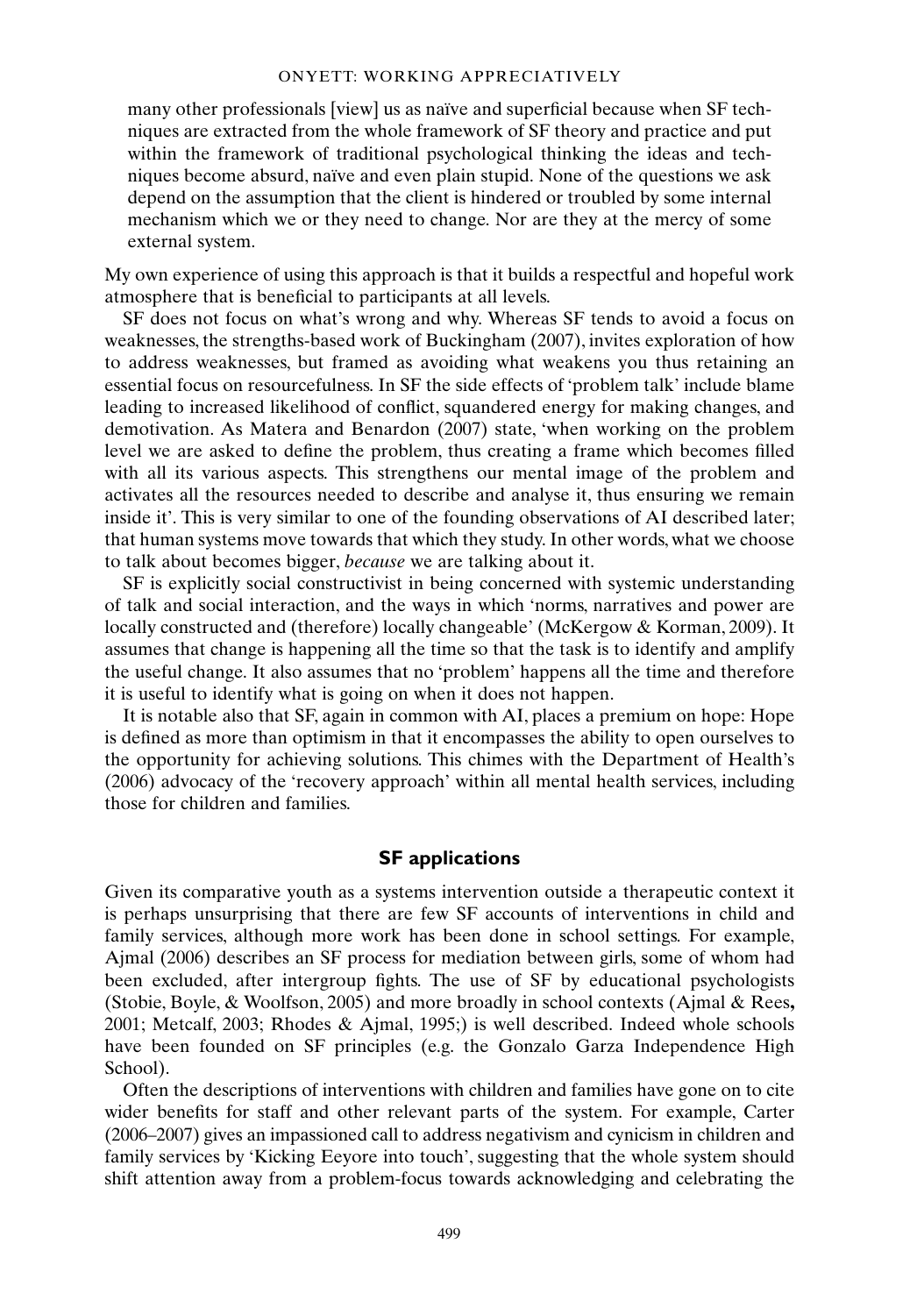achievements of children, their families and the staff who work with them. She particularly focuses on the implications of how we conduct our interactions in child and family services and advocates an SF approach based on the '4-Ds' of AI described later. However, Carter makes the point that being SF is not the same as being 'problem-phobic'; clearly the approach should address reality as experienced and be respectful of the constructions that people have of that reality. For example, SF has found application in high-risk areas such as child protection, where it is claimed that SF approaches have made it easier to assess risk, obtain the relevant information, and improve morale, sickness rates and staff retention. (Hogg & Wheeler, 2004; Shennan, 2006).

Similarly,Walker (2008) described a SF approach taken with the Waikiki Youth Circle, a group process for homeless youth aimed at supporting participants to develop their goal setting skills in order to meet their needs and connect to society. The process focused on getting participants to describe the positive differences they sought in their lives and used group affirmation to highlight achievements and strengths, while building an atmosphere of hope and optimism. The programme achieved high levels of goal attainment and satisfaction and was judged to be a cost-effective way of promoting the participants' social inclusion.

Whereas AI tends to be undertaken as a whole-systems cultural intervention, classically as an AI 'summit', SF can be invoked in everyday micro interactions (or 'Guerrilla SF' as it has been coined). Lueger (2006) also describes 'SF management' which includes a consistent focusing on those aspects of behaviour that resemble small positive differences at the level of the individual employee, in groups and in the wider enterprise, and then acting to capitalize on the things that work and act differently when they don't work. Such practices can even improve the way we write emails.

Another application of relevance to children and family services is the resolution of conflict between the obligations of work and home life, particularly for mothers. McKenna and Mackay Jones (2004) used a highly programmatic SF approach delivered by a nonspecialist counsellor as a work-based intervention to a small group of women experiencing work–home conflict. The intervention was judged successful in raising awareness and delivering small but significant changes to improve the situation.

# **Appreciative Inquiry**

Appreciative Inquiry is a collaborative effort to 'search for the best in people, their organizations, and [their] world. It involves the discovery of what gives "life" to a living system when it is most effective, alive, and constructively capable in economic, ecological, and human terms' (Cooperrider, Whitney, & Stavros, 2003, p. 3). Although originally developed and applied in the business world, there are a very wide range of descriptions of successful applications in community-development, educational and health contexts. The central idea, shared also with SF approaches, is that meaningful and fundamental change occurs through discovering, valuing and building on the strengths, assets, vision, and ideals of individuals in an organization. AI places particular emphasis on seeking to recognize those factors that give purpose and meaning to work.

Hammond (1998) proposed that AI is based on a number of assumptions:

- In every society, organization or group, something works.
- What we focus on becomes our reality.
- Reality is created in the moment, and there are multiple realities.
- The art of asking questions of an organization or group influences the group in some way.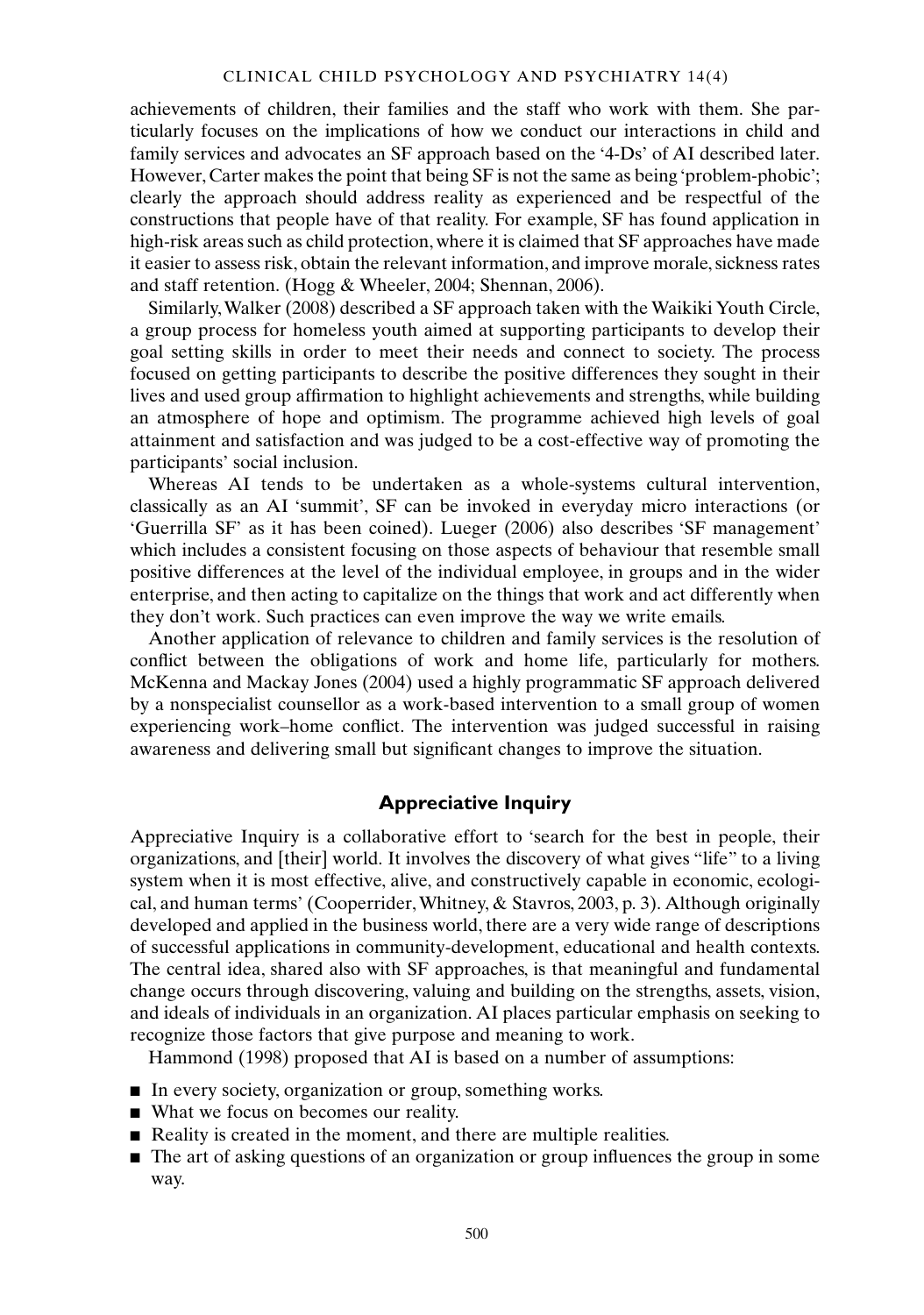- People have more confidence and comfort to journey to the future (the unknown) when they carry forward parts of the past (the known).
- If we carry parts of the past forward, they should be what is best about the past.
- It is important to value differences.
- The language we use create our reality.

The classic AI '4-Ds' process focuses on identifying the positive core of an organization by giving voice to high points from the past (the Discovery stage); creating a positive and compelling image of the future (Dream); deciding actions to realize that preferred future (Design); and then using these design principles to develop new possibilities for positive and sustained change (Destiny). Typically, this cycle is pursued during a 1- or 2-day retreat or 'summit'. C.A. Carter et al. (2007) provide a rich description of the implementation of an AI in a health care context, and found that most primary care practices prefer to spread AI sessions out over a series of meetings, often held at lunchtime or before patient care starts. This produces a challenge to maintaining momentum, but has the advantage of greater integration of the AI work with the reality of day-to-day activities.

## **AI applications**

Some caution is needed when reviewing interventions described as AI in that some interventions follow through the whole 4-D process while others describing their intervention as AI in fact just appear to be applying the spirit. For example Clarke, Egan, Fletcher, and Ryan's (2006) study of AI as a means to improving teaching practice took a positive view of the capabilities of children and adults as learners, and actively sought out positive practice to capture in case studies, but otherwise did not appear to have implemented an AI. Inquiring appreciatively may well be a valuable practice but is not the same as an AI intervention. Similarly, Yoder (2004) explored leadership and the perceived salient aspects of emotional intelligence using the 4-D AI process but in a single 2-hour session and group interviews. As Hammond (1998) stated, 'you cannot use appreciative inquiry as a questioning technique within the problem-solving model and achieve the desired result. For AI to work its magic, you have to believe and internalize the assumptions'.

Carter, Cummings, and Cooper (2007) used AI to explore best practice in services for 'children with complex health needs' who have contact with a wide range of health, social and education professionals and people from other agencies. They used interviews for the discovery stage and nominal group workshops that then captured the essence of key themes from the interviews as 'trigger statements'. These were used to develop and prioritize provocative propositions that affirmatively challenged current practice. Participants were told that these provocative propositions should be practical, sensible, workable but creative visions of the 'best practice and care for children with complex needs'. This material was then distilled into 10 'best practice' guidelines using consensus workshops that aimed to reflect the views of all participants. This study also adapted the AI process in that it used it as a research tool where researchers rather than participants undertook the interviews. The authors noted that though this may have compromised the richness of exchange between participants, it also highlighted the importance of the informal contact between participants and researchers 'before and after workshops and over cups of coffee' discussing the research process (including developing a shared understanding of AI), different disciplinary perspectives, and the ways in which data could be interpreted. This was felt to build relationship and commitment to researching,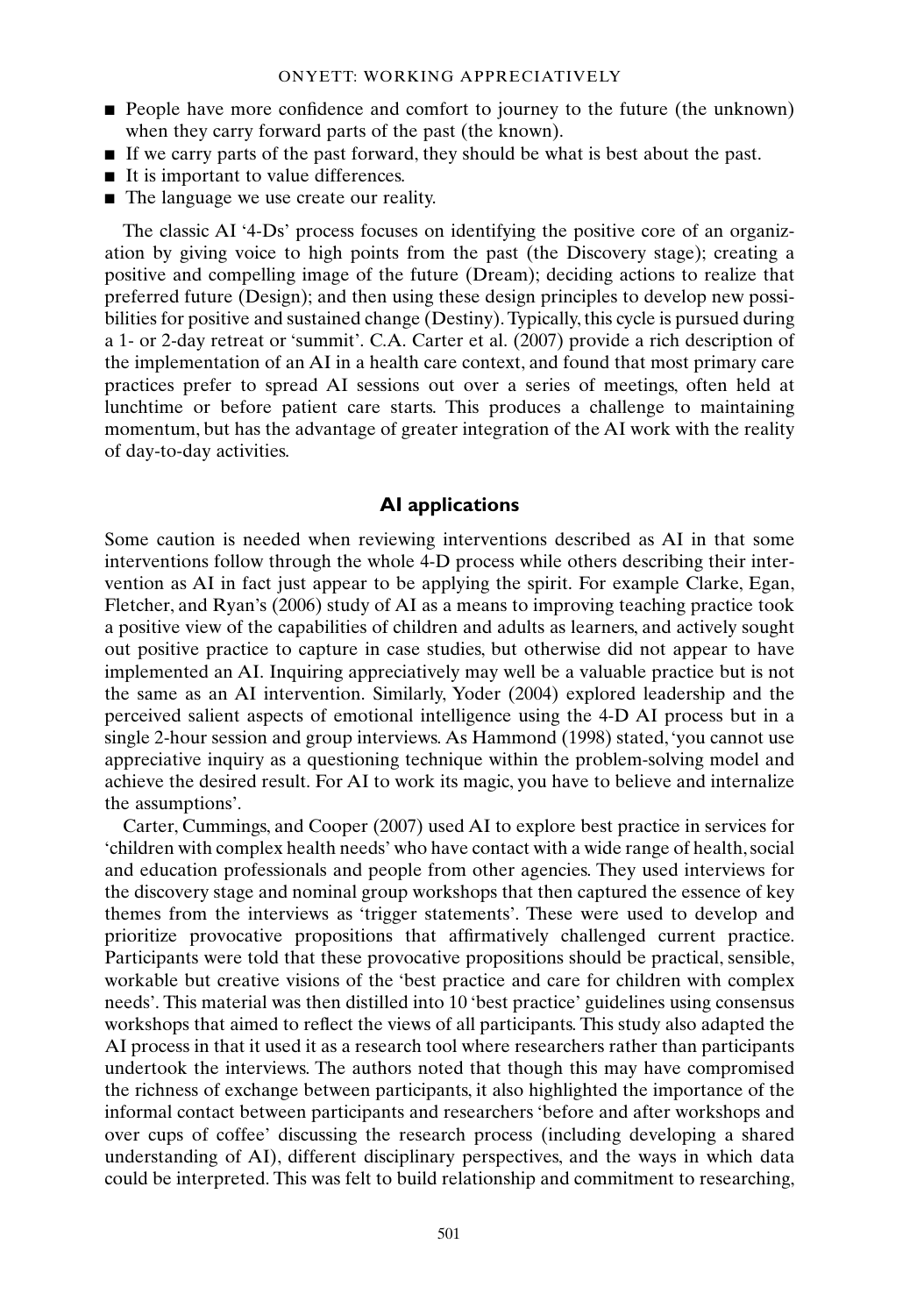teaching and working together in the future and thus provided a good example of collaborative working between service users and practitioners as advocated by policy (e.g. Department for Education, Skills and Families, 2004).

Cohn, Friedman, and Allyn (2007) advocated the use of AI as a way of overcoming what they describe as 'mural dyslexia' among doctors and managers – in other words the defensive reasoning that leads to an inability or unwillingness to see the 'writing on the wall'. AI was seen as an alternative to deficit-based approaches to improvement such as root-cause analysis and was described as a process for building on success that can be used alongside the exploration of 'positive deviance' (finding solutions that already exist in the community rather than importing best practices), and structured dialogue (allowing practising physicians to articulate clinical priorities rather than assuming they lack the maturity and will to come to consensus). They noted that it might seem counterintuitive to physicians and managers to think that they can increase influence and a sense of control by admitting uncertainty and welcoming new insights and collaborators.

Cohn et al. (2007) describe AI as a 'generative' approach in that it reframes 'what is' into 'what might be', creating capacity for change by exploring all participants' views on what is meaningful thereby inculcating a sense of ownership and a shared quest for growth. By giving participants a voice, the potential to achieve engaged commitment and motivation to change is created, thereby increasing the potential for sustainable improvement. AI is therefore seen as a means to working smarter rather than harder, acting more interdependently than independently, and creating an environment that supports learning and improving clinical outcomes rather than assessing and allocating blame. They suggested that healthcare leaders can incorporate AI into their daily practice in the following ways:

- Giving praise and positive reinforcement when moving around the organization.
- Asking people, 'What is going well for you?' rather than making problems the focus of discussions.
- during evaluations, asking, 'Would you like to write a note to anyone who was particularly helpful to you?' and having note cards and envelopes in the room to promote this.

The authors describe AI as a way for doctors and hospital leaders to overcome defensiveness, turf battles, negativism, change fatigue, and slow response times. In common with the social movement thinking being championed by the NHS Institute (www.institute.nhs.uk), they note that professionals prefer being inspired and moved emotionally rather than being supervised. They also noted the positive effect of storytelling, an integral part of AI, in lessening the inhibitory effects of hierarchy on an organization. All the more so when the story uses metaphor to summarize important points and uses memorable vignettes.

Cohn et al. (2007) particularly advocated appreciative approaches as a way of countering the tendency of stakeholders in a system to only focus on the part of the system that is directly in front of them. They cite Oshry's (1996) notion of the 'dance of blind reflex',This has five interlocking parts within which blame and alienation are freely shared:

- 1. People at the top of the organization feel *burdened* by unmanageable complexity.
- 2. Those at the bottom of the organization feel *oppressed* by insensitive higher-ups.
- 3. People in the middle feel *torn* and become weak, confused, and fragmented.
- 4. Physicians, patients, and families feel *righteously done to* by an unresponsive nonsystem of unco-ordinated care, which further irritates hospital leaders who feel that their efforts are unappreciated.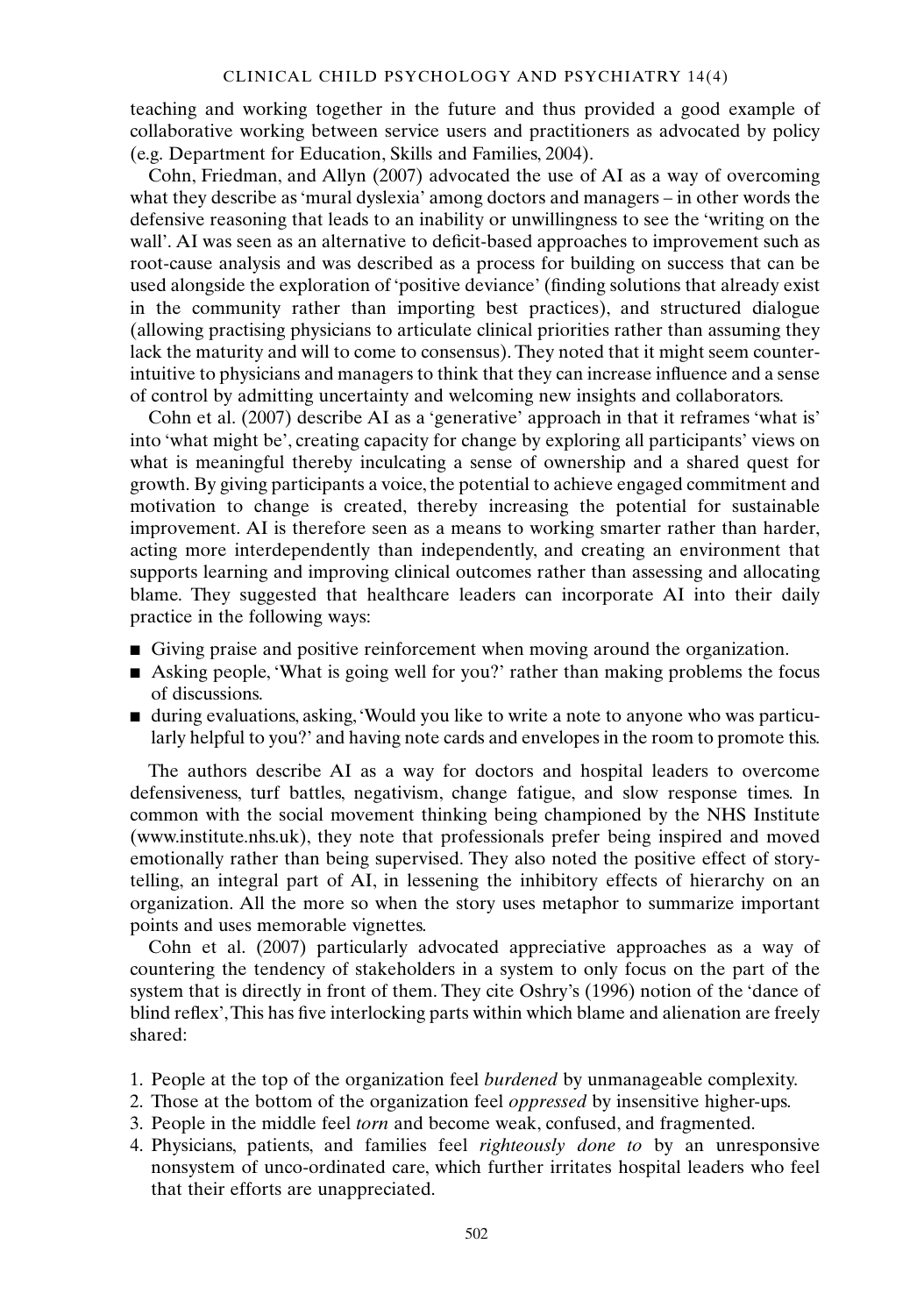5. Nobody sees his or her part in creating and sustaining any of the above conditions. Therefore none of the participants in the system see the potentially enabling role that they could play in the conditions that they all deplore.

In short, people lack a systemic view. As the authors state, 'not only do we have systems . . . but the systems also have us' (Cohn et al., 2007, p. 17). This chimes with my own experience of leadership development in mental health services. We were struck by the participants' tendency to disown their authority, tending to assume that the real power for change always lay elsewhere, and usually above. We are responding by establishing Solution Focused Action and Reflection (SoFAR) groups to bring together key stakeholders in an improvement process that uses the group itself as a space to practise leadership skills in a safe and supportive environment, apply new ideas to real-life, real-time issues of concern to participants, and commit to action, with supportive feedback on the results to capture learning and develop practice. In order to build a sense of agency it has been critical to establish senior sponsorship of this initiative and establish the need for outcomes to be reported at the highest level of governance.

Baker and Wright (2006) used AI to establish a managed clinical network for children's liver disease in the UK. Although not in mental health, they found the process was a powerful way of crossing boundaries and involving families. They found it helpfully questioned current actions, roles and relationships but in a way that did not feel critical. It also seemed helpful that it 'it moves beyond thinking of vested interests to understanding that altruism and humanity, participating effectively and being held in high esteem are vital motivators to all human beings', and that making small changes had a special value for children and their families in terms of the experienced quality of the service they experienced.

Baker and Wright (2006) also highlighted that health and social care forms an embedded complex system and that society is changing faster than the NHS. In this context,AI was viewed as particularly valuable as a tool for engaging with wider groups and reflecting their ambitions. Boyd and Bright (2007) also described an application of AI as an approach to participatory action research exploring improved community development. Rather than seeking to resolve community 'problems' this approach worked from the premise that communities are resources for relatedness, and that building from strengths within communities invokes a reserve of capacity to reshape the images of community so that challenges can be embraced in radically different ways.

Calabrese's (2006) study may also have ramifications for child and family services seeking to build relationship and connection to their local communities. The author used AI to explore school–university partnerships creating an environment for building trust, sharing knowledge, and increasing bridging capital, thus benefiting both the school and university. Bridging represents a relationship between group members based on shared interests and can occur within and across communities. It created an asset-based approach that identified teacher strengths as a foundation to improve the educational practices in the school. Calabrese explored the mutuality between parties in their shared concern to build social capital, defined here as the totality of the social connections within and beyond the organization and the levels of trust needed to maintain the social fabric of the organization. The aim was that social capital is built over time and is continuously recreated through actions initiated and reciprocated. As the author states, 'since human relatedness is at the core of all organizations, the nature of its relationships either contribute or detract from the amount of its social capital'. AI is seen as embodying 'the art and practice of asking unconditional positive questions that have the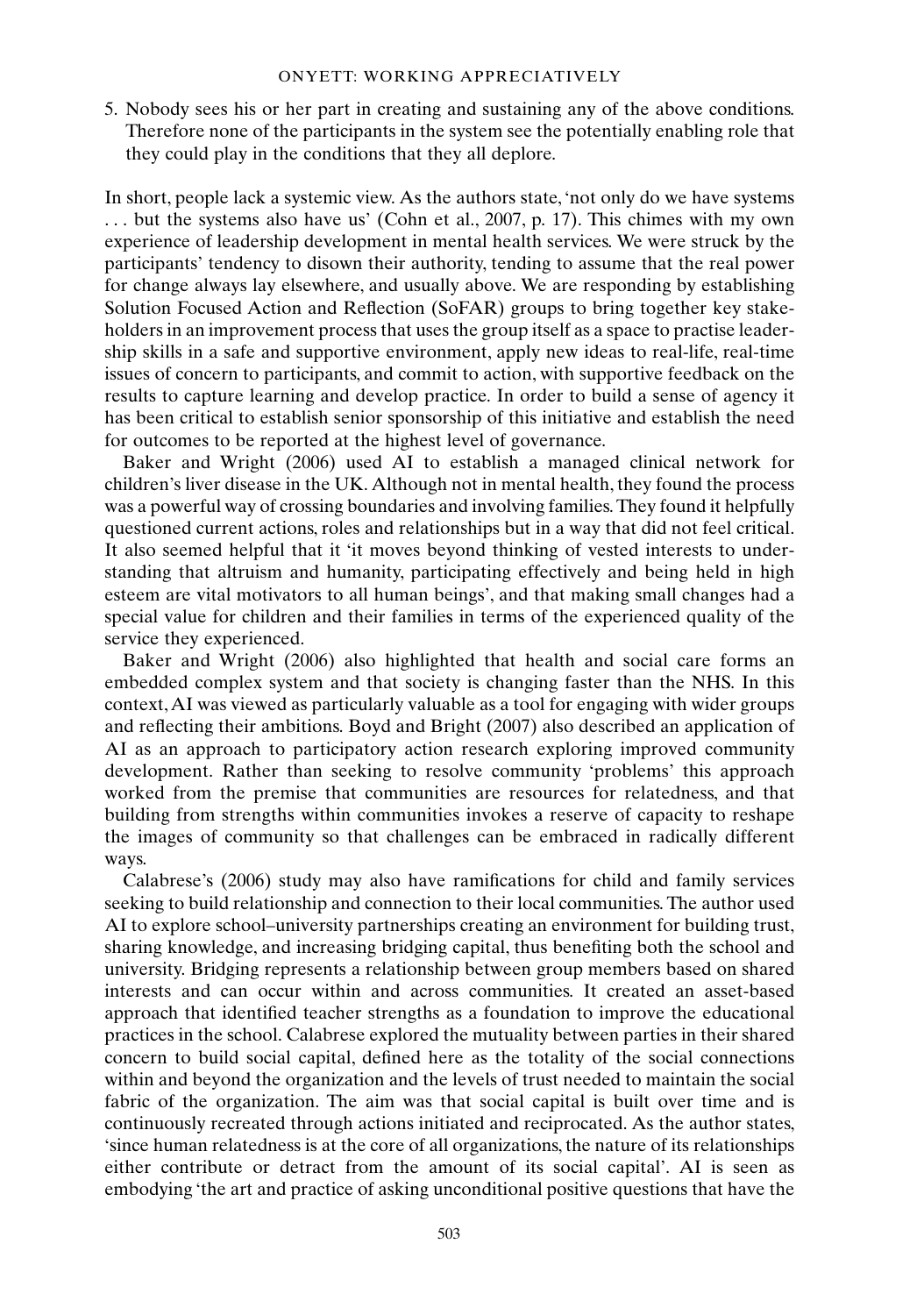potential to strengthen an organization's capacity to name, envisage, and increase its positive potential' (Calabrese, 2006).

# **On 'appreciative' strengths-based approaches generally**

While it may be a cliché to say that it is the 'soft stuff that is the hard stuff', there is mounting evidence that creating the right organizational culture is critical to achieving desirable outcomes. For example, studies of 'Positive Emotional Climate', defined as 'an environment where managers take into account the emotional needs and personal growth of employees and encourage the sharing of positive emotions', are associated with gains in revenue, growth and outcome, and less cynicism and more engagement among staff in the commercial sector (Ozcelik, Langton, & Aldrich, 2008). Losada and Heaphy (2004) examined the communication patterns of business unit management teams engaged in strategic planning and found that the single most important factor in predicting business unit profitability and customer satisfaction – a factor four times more powerful in predicting team success than any other factor – was the ratio of positive comments to negative comments among team members. Positive comments were those that demonstrated support, helpfulness, or appreciation whereas negative comments expressed disapproval, blame or criticism. In a public sector context Alimo Metcalfe, Alban-Metcalfe, Bradley, Mariathasan, and Samele's (in press) study of home treatment teams found engaging leadership behaviours associated with improved outcomes. Tombaugh (2005) cited the example of Lovelace Hospital, in Albuquerque, New Mexico, which was suffering from short staffing, poor teamwork and recruiting costs for nurses that were out of control. Management developed a positive approach that explored why nurses enjoyed working at the hospital. This influenced new policies and procedures that better reflected the strengths of the hospital and its workforce. As a result, the hospital experienced a 13 per cent reduction in staff turnover the first year, a 30 per cent reduction in the overall nurse vacancy rate, improved morale among nurses, and increased patient satisfaction ratings.

# **Conclusion**

Strengths-based, 'appreciative' approaches to organizational change such as AI and SF are in essence about what happens in between participants in living systems. The realities of working effectively with complex systems are much theorized (e.g. Chapman, 2004) but little grasped in practice. The future-oriented, interactional, affirming and assetbased approaches described here (which also encourage people to move towards their natural attractors) are well suited to the emergent and unknowable quality of working with complexity.

This approach is also riding the wave of a social movement powered by the positive psychology work of Martin Seligman, at the University of Pennsylvania. Once on board this wave it is very difficult to get off, not least because it impacts on your own affective state as a practitioner. In short, it is fun to do.

Rigorous randomized controlled trials of 'appreciative' interventions are never likely to be feasible. However, consideration of the effects of specific aspects of these methods for a range of stakeholders in particular contexts is worthy of exploration and can usefully be informed by similar work on what is effective at a clinical level. The accumulated descriptions here and my own very positive experience of 'appreciative' SF practice compel me to urge you to explore whether these approaches should have a higher profile in your own organizational life.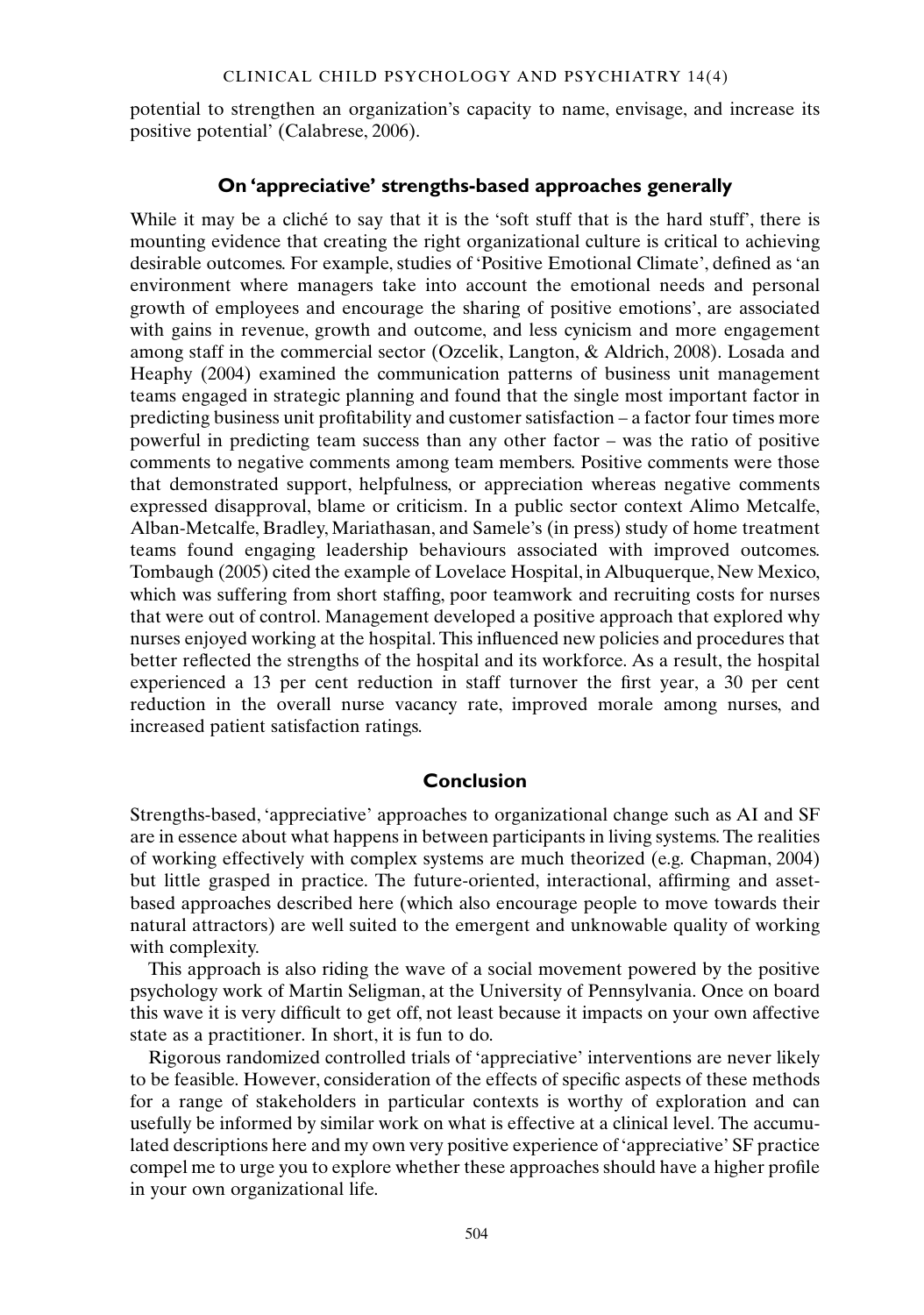## **Note**

1. Further information on this and other useful tools are obtainable in the *Thinking Differently* publication free to NHS staff at: http://www.institute.nhs.uk/building\_capability/ new\_model\_for\_transforming\_the\_nhs/thinking\_differently\_guide.html

# **Useful links**

Brief Therapy Centre, which also has its own consulting arm: http://www.brieftherapy.org.uk The Centre for Solution Focus at Work, consultancy of Mark McKergow, a pioneer of SF for

organizational change: http://www.sfwork.com

- Website of the United Kingdom Association of Solution Focused Practice: http://www. ukasfp.co.uk
- Scotland seems to have made particularly strong use of SF and AI with children and families: http://www.childreninscotland.org.uk
- A very rich source of SF papers and presentations from around the world: http://www. solworld.org
- Home of the work of Cooperrider, the founder of the AI approach: http://appreciative inquiry.case.edu/
- Good source of publication details at AI at University of Virginia: http://appreciative inquiry.virginia.edu

# **References**

- Ajmal, J., & Rees, I. (Eds.). (2001). *Solutions in schools: Creative applications of Solution Focused Thinking with young people and adults*. London: BT Press.
- Ajmal, Y. (2006). Solution focused mediation in schools. *Solution News*, *2*(1), 3–6.
- Alimo-Metcalfe, B., Alban-Metcalfe, J., Bradley, M., Mariathasan, J., & Samele, C. (in press). The impact of engaging leadership on performance, attitudes to work, and well-being at work: A longitudinal study. *Journal of Health & Organizational Performance*.

Baker, A., & Wright M. (2006). Using appreciative inquiry to initiate a managed clinical network for children's liver disease in the UK. *International Journal of Health Care and Quality Assurance*, *19*(6–7), 561–74.

- Boyd, N.M., & Bright, D.S. (2007). Appreciative inquiry as a mode of action research for community psychology. *Journal of Community Psychology*, *35*(8), 1019–1036
- British Psychological Society. (2001). *Recent advances in understanding mental illness and psychotic experiences*. London: Author.
- Buckingham, M. (2007). *Go put your strengths to work*. London: Simon and Schuster.
- Calabrese, R.L. (2006). Building social capital through the use of an appreciative inquiry theoretical perspective in a school and university partnership. *International Journal of Educational Management*, *20*(3), 173–182.

Carter, B. (2006–2007). Kicking Eeyore into touch: 'Living-strong','nursing-strong' and being appreciative and solution-focused. *Contemporary Nurse*, *23*(2), 181.

Carter, B., Cummings, J., & Cooper, L. (2007). An exploration of best practice in multiagency working and the experiences of families of children with complex health needs: What works well and what needs to be done to improve practice for the future? *Journal of Clinical Nursing*, *6*(3), 527–39.

Carter, C.A., Ruhe, M.C., Weyer, S., Litaker, D., Fry, R.E., & Stange, K.C. (2007). An appreciative inquiry approach to practice improvement and transformative change in health care settings. *Quality Management in Health Care*, *16*(3), 194–204.

Chapman, J. (2004). *Systems failure: Why governments must learn to think differently*. London: Demos.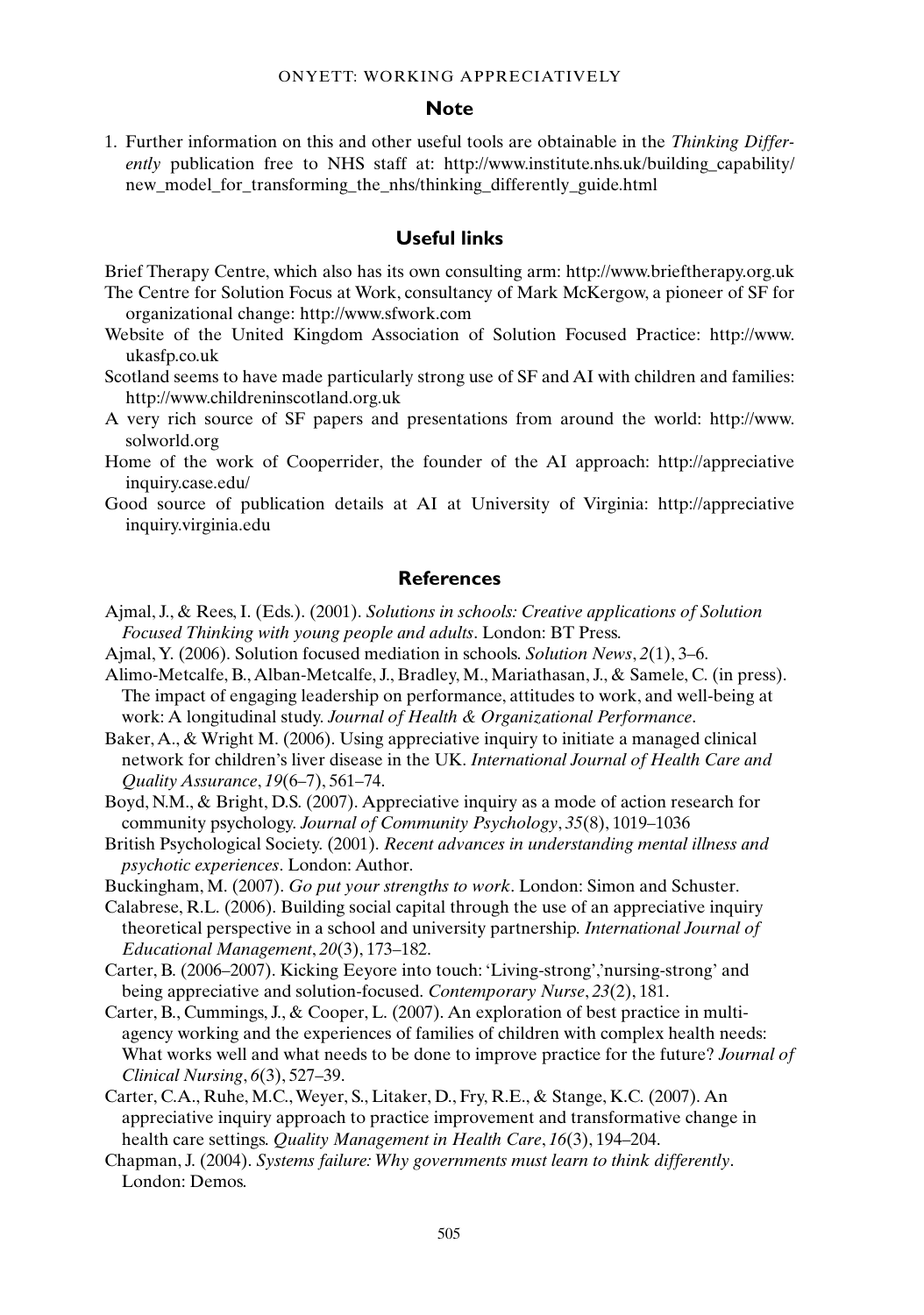- Clarke, H., Egan, B., Fletcher, L., & Ryan, C. (2006). Creating case studies of practice through Appreciative Inquiry. *Educational Action Research*, *14*(3), 407–422.
- Cohn, K., Friedman, L.H., & Allyn, T.R. (2007). The tectonic plates are shifting: Cultural change vs. mural dyslexia. *Frontiers in Health Service Management*, *24*(1), 11–26.
- Cooperrider, D.L., Whitney, D., & Stavros, J. (2003). *Appreciative Inquiry handbook: The first in a series of AI workbooks for leaders of change*. Bedford Heights, OH: Lake Shore Communications.
- De Shazer, S., Dolan, Y., Korman, H., Trepper, T., McCollum, E., & Berg, I.K. (2007). *More than miracles: The state of the art of solution focused brief therapy*. New York: Haworth Press.

Department for Education, Skills and Families. (2004). *Every child matters*. London: Author.

- Department of Health (2006, May). *The CNO bulletin*. Downloaded from http://www.dh.gov.uk/cnobulletin.
- Edwards, M.G. (2005). The integral holon: A holonomic approach to organisational change and transformation. *Journal of Organizational Change Management*, *18*(3), 269–288.
- Garfinkel, H. (1967). *Studies in ethnomethodology*. Englewood Cliffs, NJ: Prentice-Hall.
- Hammond, S.A. (1998). *The thin book of Appreciative Inquiry*. Oregon: Thin Book Publishing Co.
- Hogg, V., & Wheeler, J. (2004). Miracles r them: Solution focused practice in a social services duty team. *Practice: A Journal of the British Association of Social Workers*, *16*(4), 299–314.
- Jackson, P.Z., & McKergow, M. (2002). *The solutions focus*. London: Nicholas Brealey.
- Koestler, A. (1967). *The ghost in the machine*. London: Arkana.
- Losada, M., & Heaphy, E. (2004). The role of positivity and connectivity in the performance of business teams. *American Behavioral Scientist*, *47*(6), 740–65.
- Lueger, G. (2006). Solution-focused management: Towards a theory of positive differences. In G. Lueger, & H.P. Korn (Eds.), Solution-focused management (pp. 1–16). Munich: Rainer Hampp.
- McKenna, J., & Mackay Jones, W. (2004) How solution focused support helps women through work-home conflict. *Health Education*, *104*(3), 132–142

McKergow, M., & Korman, H. (2009). In between – neither inside nor outside: The radical simplicity of Solution-focused Brief Therapy. *Journal of Systemic Therapies*, *28*(2), 34–49.

- Matera, M., & Benardon, R. (2007). Miracle scaling. *The Knowing Field International Constellation Journal*, *10*, 37–41.
- Metcalf, L. (2003). *Teaching toward solutions: A solution focused guide to improving student behaviour, grades, parental support and staff morale*. Carmarthen: Crown House.
- Onyett, S.R. (1998) *Case management in mental health*. Cheltenham: Stanley Thornes.
- Onyett, S.R. (2003). *Teamworking in mental health*. Basingstoke: Palgrave.
- Onyett, S.R. (2006). Daring to dream: Learning the lessons of leadership for service improvement in mental health services. *British Journal of Leadership in Public Services*, *2*(4), 4–14.
- Onyett, S.R., Rees, A., Borrill, C., Shapiro, D., & Boldison, S. (2009). The evaluation of a local whole systems intervention for improved team working and leadership in mental health services. *The Innovation Journal*. Downloaded from http://www.innovation.cc/scholarly-style/onyett6.pdf
- Oshry, B. (1996). *Seeing systems: Unlocking the mysteries of organizational life*. San Francisco, CA: Berrett- Koehler.
- Ozcelik, H., Langton, N., & Aldrich, H. (2008). Doing well and doing good: The relationship between leadership practices that facilitate a positive emotional climate and organizational performance. *Journal of Managerial Psychology*, *23*(2), 186–203.
- Rhodes, J., & Ajmal, Y. (1995). *Solution focused thinking in schools: Behaviour, reading and organisation*. London: BT Press.
- Shennan, G. (2006). 'Doing it' in child protection. *Solution News*, *2*(3), 15–19.